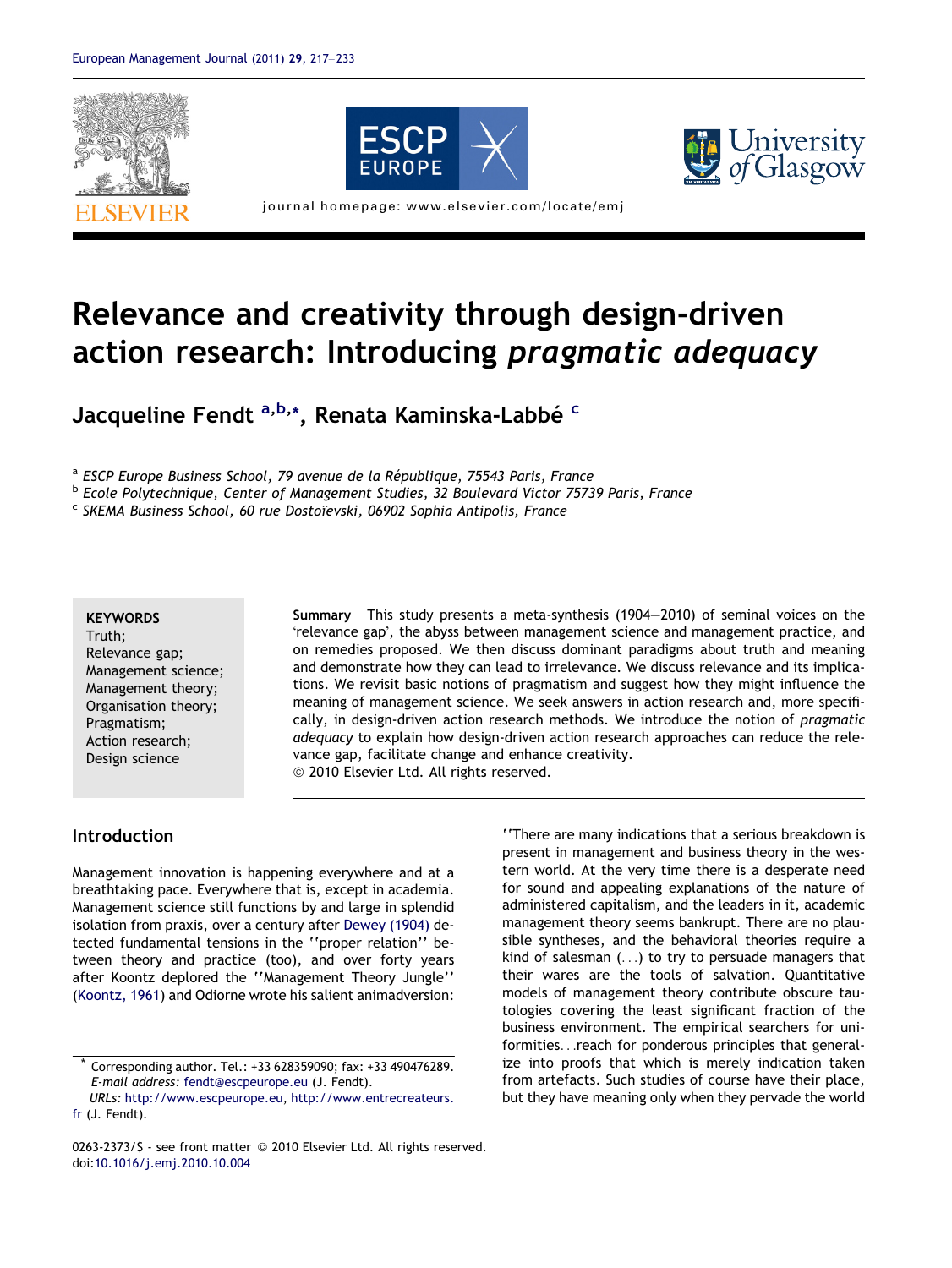of concrete experience as well as the special fields of science and theory.'' [\(1966, p. 109\)](#page--1-0)

While there is longstanding and intense awareness among both academics and practitioners of what came to be called a 'relevance gap', i.e. that the output of theory often fails to have impact on what practitioners do (see e.g. [Ghoshal,](#page--1-0) [2005; Grayson, 1973; Hambrick, 1994; Huff, 2000; Miller &](#page--1-0) [Feldman, 1983; Priem & Rosenstein, 2000; Rynes, Bartunek,](#page--1-0) [& Daft, 2001; Weick, 2001](#page--1-0), and especially [Rynes, Giluk, &](#page--1-0) [Brown, 2007\)](#page--1-0), and while there is debate on what the problem really is ([Bunge, 1967; Davies, 2006](#page--1-0)) and possible solutions to deal with this issue ([McKelvey, 2006; Pfeffer &](#page--1-0) [Sutton, 2006; Van de Ven & Johnson, 2006\)](#page--1-0), no substantial rapprochement can be noted. An exhausting  $-$  but by no means exhaustive – meta-synthesis of voices on the theme is presented in [Table 1](#page--1-0) which, due to its substantial length, is placed at the end of the paper.

Many believe that bridging this gap starts with re-examination of the ontological status of management science and more broadly of its philosophical foundations [\(Mingers,](#page--1-0) [2003](#page--1-0)). For them, the dilemma is that ''...organisational researchers live in two worlds. The first demands and rewards speculations about how to improve performance. The second demands and rewards adherence to rigorous standards of scholarship'' [\(March & Sutton, 1997, p. 698](#page--1-0)). [McKelvey \(2002, 2003a, 2003b\)](#page--1-0) addresses the issue by a call for a rapprochement to truth, as he purports the reinvention of organisation science through methods that better justify beliefs, i.e. that rest on more plausible truth findings without ignoring the complexity of the intricate, multi-causal reality of managers. His proposal is based on a merger of complexity and a post-modernist ontology embodied in what he calls ''Cambellian realism'' and agent-based modelling. Recently he also emphasized the need of management research to focus on extreme events because "managers don't worry about averages; they live in a world of extremes, and they want more of the good ones and wonder how to better avoid bad ones'' [\(McKelvey, 2006, p.](#page--1-0) [828\)](#page--1-0).

We agree that the relevance gap is a natural consequence of the prevailing paradigms of management science. Social phenomena are not physics and therefore need to be studied differently. However, ontological adequacy is probably not the main issue. In some sense it does not matter what is out there in the world. The main issue is epistemological: what can we know? Naturally, this is related, but one can disagree on the ontological status and still agree on what a good reason is, or what is relevant for management science. The relevance gap is therefore about how we can close the gap (epistemological) between us and the entities, whatever their ontological status. McKelvey's agenda centres on making management science more scientific and does not fully address the question of relevance to practice. To focus on extreme events can improve the practical pertinence of produced knowledge. But it does not fully resolve the relevance gap.

In this paper we start by showing that, how and why dominant paradigms about truth and meaning can lead to irrelevance, and we discuss relevance and its implications. We then revisit some basic notions of pragmatism and sug-

gest how they might influence the nature of management science. We follow with some thoughts on the design science paradigm, on action research and on design-driven action research that, we purport, cannot only help to narrow the relevance gap, but favour change and enhance creativity.

### Truth, meaning and relevance in management research

Judging by academic publications most management research is aimed at advancing theory, which is producing statements such as ''...if the environment becomes more complex, then the company has to decentralize its decision making.'' We happen to believe that this particular statement is plausible, and there is ample literature in support of it. But that is not the point. The point is that in aspiring to reduce to such statements the knowledge required for management, management science is following in the footsteps of physics and other natural sciences. A theory, in such sciences, is a collection of statements in the form ''if a then b.'' The ideal is that a manager versed in relevant theory would know that doing x under conditions  $\alpha$  will lead with reasonable certainty to conditions  $\beta$ . And indeed sometimes predictions, extrapolations and policy action do lead to outcomes that were expected, planned and intended.

But practitioners know that for many of their more complex problems this is simply not so. First, because few theories exist for such multi-causal issues that provide predictions with any reasonable precision. Complexity leads to unpredictability [\(Thompson, 1967\)](#page--1-0). Second, the corporate environment is full of intelligent opponents that constantly change their behaviour ([King & Cleland, 1978;](#page--1-0) [Lorange & Vancil, 1977; Steiner, 1979; Wooldridge & Floyd,](#page--1-0) [1989](#page--1-0)), necessitating, what Huff describes as: ''...an 'artful blend of resources and action and the capacity to respond to surprise [\(Huff, Tranfield, & van Aken, 2006\)](#page--1-0)''. Third, the manager may not be very clear on what the right thing to do is. At times, managers, even at lower levels, rely on their intuition; hesitate and improvise [\(Fendt, 2005;](#page--1-0) [Fombrum, 1986; Jauch & Kraft, 1986; Mintzberg, Raisinghani,](#page--1-0) & Théorêt, 1976; Nystrom, Hedberg, & Starbuck, 1976; [Pinfield, 1986; Quinn & Cameron, 1988; Weick, 1977](#page--1-0)).

Physics, when establishing that objects will always gravitate towards the earth, assumes that all their qualities other than mass are irrelevant: shape, aesthetic appeal, usefulness or colour do not influence the dynamics of motion. Similarly, biologists studying the eating patterns of mice do not individuate among their subjects. How is it possible to treat corporations in the same manner? They may be alike in some respects, but mostly managers break their necks to be different. And even academics call for corporations to individuate: In Porter's generic competitive strategies ([1980](#page--1-0)) organisations are encouraged to strive toward securing a competitive advantage by distinguishing themselves from their competitors using such means as design, customer service, image, packaging, and additional functionality in ways which are perceived by customers as adding value. In fact, such individuating action embraces everything other than efficiency and economies of scale.